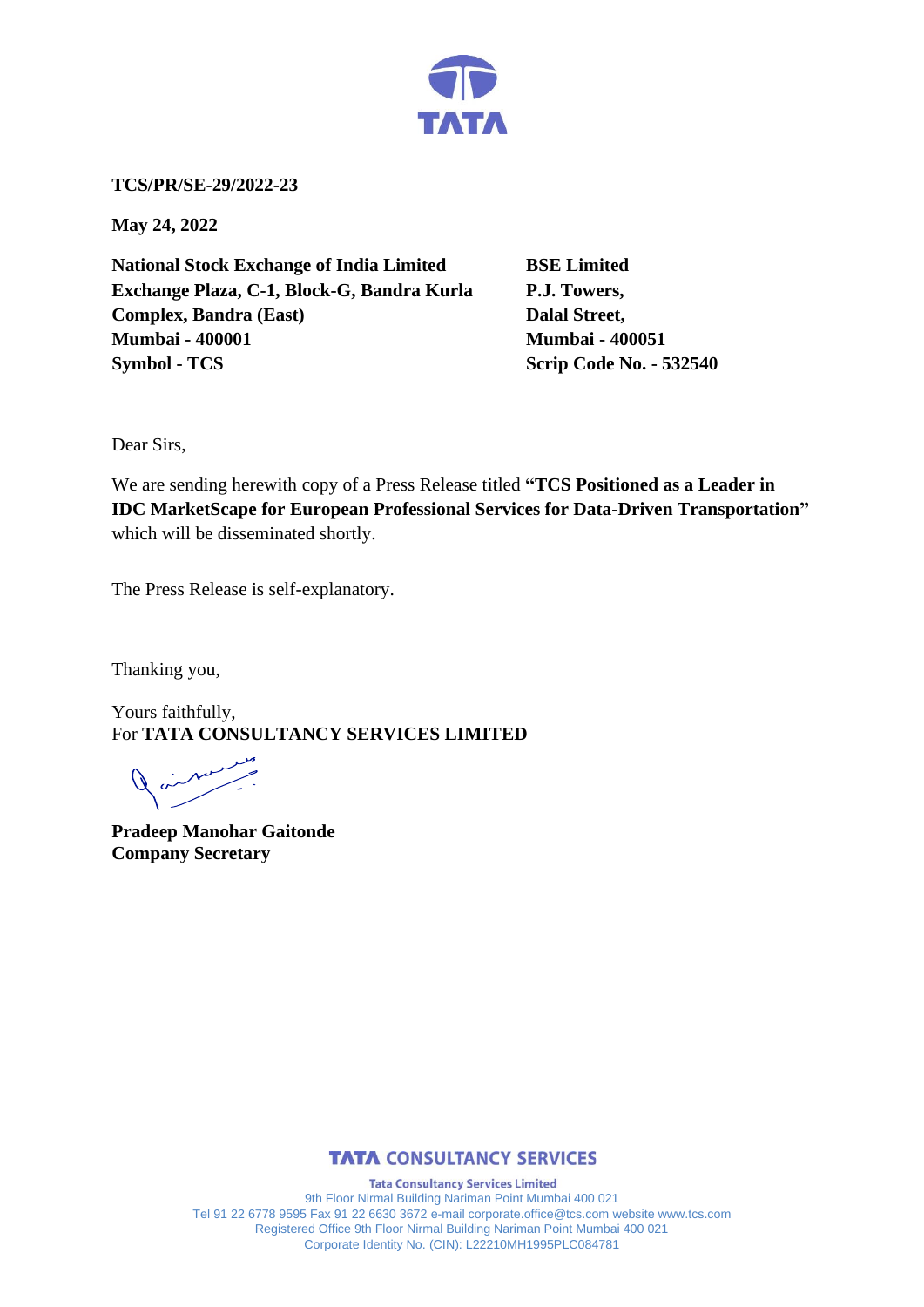

For immediate use Press Release

# **TCS Positioned as a Leader in IDC MarketScape for European Professional Services for Data-Driven Transportation**

*Tata Consultancy Services Helps its Customers Adopt Next-Gen Technologies to Innovate Faster, Enhance Speed to Market, and Improve Customer Experience* 

**AMSTERDAM | MUMBAI, May 24, 2022:** Tata Consultancy Services (TCS) (BSE: 532540, NSE: TCS) has been named a Leader in the IDC MarketScape for European Professional Services for Data-Driven Transportation $^1$ .

"*Enterprises in the mobility ecosystem are partnering with TCS to leverage data and analytics and next-gen technologies to innovate faster, enhance speed to market, improve safety and sustainability, and improve customer experience and loyalty*," said **Arun Pradeep, Business Head, Travel, Transportation and Hospitality – Europe, TCS**. "*We are pleased to be recognized as a Leader in this space, for our strong capabilities and the deep relationships we hold with our clients*."

For over two decades, TCS has been partnering with leading travel, transportation, and hospitality companies across the world, helping them drive growth and transformation. It serves over 90 clients globally including airlines, airports, postal services, seaports, hotel chains, logistics providers, transport agencies, rail operators, road and light rail transit, and cruise liners. TCS' comprehensive portfolio of services and solutions span consulting and advisory, IT and digital infrastructure and cyber security, application management, digitalization – automation, and IoT and data analytics, and support services.

TCS' Three Horizons to Purpose-led Growth approach helps transport operators create a data fabric, drive new products and services, and unlock value across the mobility ecosystem.

TCS offers data and analytics frameworks and solutions that can be contextualized based on industry requirements. These include:

- TCS Datom™ an advisory framework to develop the right data, analytics and AI strategy aligned to the customer's business goals. It combines TCS' cross-industry experience, contextual knowledge and data-on-cloud strategy.
- TCS Daezmo™ an end-to-end solution framework that leverages TCS' Machine First™ approach to modernize the data and analytics estate across decision operations, covering EngineeringOps, DataOps and AIOps.
- TCS Decision Fabric™ a state-of-the-art business solutions framework that brings together the power of AI and immersive analytics to deliver accelerated business outcomes.

## **About IDC Marketscape**

IDC MarketScape vendor analysis model is designed to provide an overview of the competitive fitness of ICT (information and communications technology) suppliers in a given market. The research methodology utilizes a rigorous scoring methodology based on both qualitative and quantitative criteria that results in a single graphical illustration of each vendor's position within a given market. IDC MarketScape provides a clear framework in which the product and service offerings, capabilities and strategies, and current and future market success factors of IT and telecommunications vendors can be meaningfully compared. The framework also provides technology buyers with a 360-degree assessment of the strengths and weaknesses of current

<sup>&</sup>lt;sup>1</sup> IDC MarketScape: European Professional Services for Data-Driven Transportation 2022 Vendor Assessment, March 2022, IDC #EUR147599321